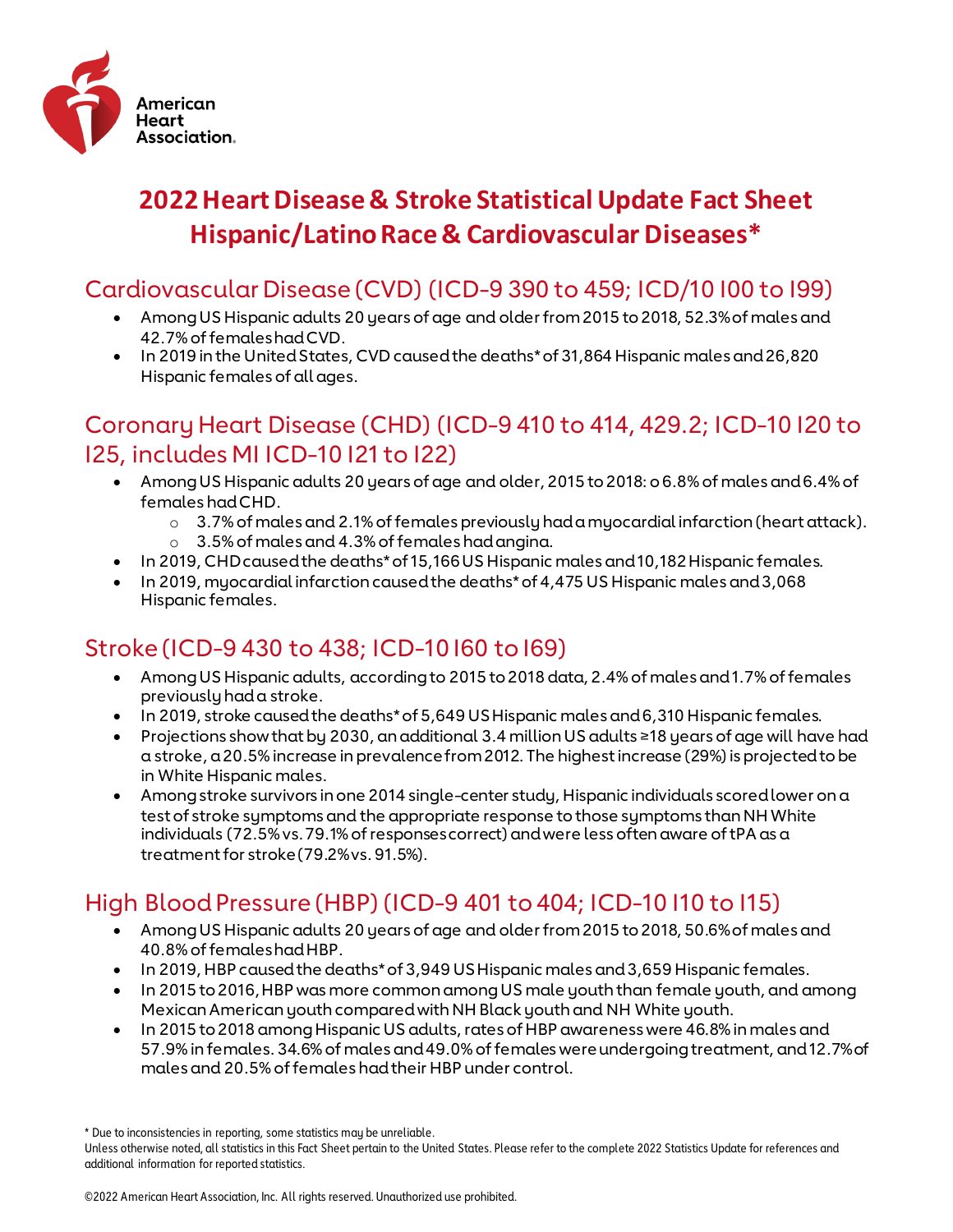### High Blood Cholesterol and Other Lipids

- Among US children 6 to 11 years of age between 2015 and 2018, the mean total blood cholesterol (TC) level was 157.3 mg/dL. For Hispanic children, TC was 157.6 mg/dL for males and 154.8 mg/dL for females.
- Among adolescents 12 to 19 years of age in the United States between 2015 and 2018, the mean TC level was 155.1 mg/dL. For Hispanic adolescents, TC was 152.3 mg/dL for males and 153.8 mg/dL for females.
- Among US Hispanic adults 20 years of age and older between 2015 and 2018: o 37.7% of males and 37.3% of females had TC levels of 200 mg/dL or higher.
	- o 12.4% of males and 9.2% of females had TC levels of 240 mg/dL or higher.
	- o 29.4% of males and 26.3% of females had low-density lipoprotein cholesterol of 130 mg/dL or higher.
	- $\circ$  32.0% of males and 12.3% of females had high-density lipoprotein cholesterol less than 40 mg/dL.
- Among US Hispanic adults according to data from 2011 to 2012, 59.3% had their cholesterol checked the past 5 years (54.6% of males and 64.2% of females). The percentage of adults screened for cholesterol in the past 5 years was lower for Hispanic adults than for NH White, NH Black, and NH Asian adults.

### Smoking

- In 2019, among US adults 18 years of age or older, NH Asian (7.2%) and Hispanic (8.8%) adults were less likely to report smoking every day or some days than American Indians or Alaska Native (20.9%), NH Black (14.9%), and NH White (15.5%) adults.
- According to US data from 2019, the lifetime use of tobacco products among adults ≥18 years of age was highest in NH White (74.4%) and American Indians or Alaska Native (70.4%) adults followed by Hispanic or Latino (51.7%), NH Black (53.0%), Native Hawaiian or Other Pacific Islander (48.9%), and NH Asian (36.9%) adults.
- In 2020 among US middle and high school students, the prevalence of past 30-day cigarette use was 3.7% in NH White youth compared with 2.5% in NH Black youth and 3.6% in Hispanic youth.
- In 2019, the lifetime use of tobacco products among US adolescents 12 to 17 years old was highest among American Indians and Alaska Native (21.6%) adolescents, followed by NH White (14.8%), Hispanic or Latino (12.0%), NH Black (8.8%), and NH Asian (3.5%) adolescents.
- In 2014 to 2015, receipt of doctor's advice to quit among US adult smokers was significantly lower in NH Black (59.7%) and Hispanic (57.9%) individuals compared with NH White individuals (66.6%).

## Physical Inactivity

- In 2019, the prevalence of using computers ≥3 hours per day (for activities other than schoolwork) was 46.1% for all US adolescents in grades 9 through 12. For Hispanic adolescents, the prevalence was 47.2%.
- In 2019, the prevalence of watching television ≥3 hours per day was 19.8 for all US adolescents in grades 9 through 12. For Hispanic adolescents, the prevalence was 21.3%.
- In 2018, 24.0% of all US adults and 21.4% of Hispanic or Latino adults 18 years of age and older met both the 2018 Federal Aerobic and Strengthening Physical Activity Guidelines for Adults.
- In 2018, among US Hispanic adults 18 years of age and older, 51.7% of males and 43.2% of females met aerobic guidelines of the 2018 Federal Physical Activity Guidelines for Americans through moderate leisure-time activity or vigorous activity. Of all US adults, 54.2% met the aerobic guidelines.

<sup>\*</sup> Due to inconsistencies in reporting, some statistics may be unreliable.

Unless otherwise noted, all statistics in this Fact Sheet pertain to the United States. Please refer to the complete 2022 Statistics Update for references and additional information for reported statistics.

<sup>©2022</sup> American Heart Association, Inc. All rights reserved. Unauthorized use prohibited.